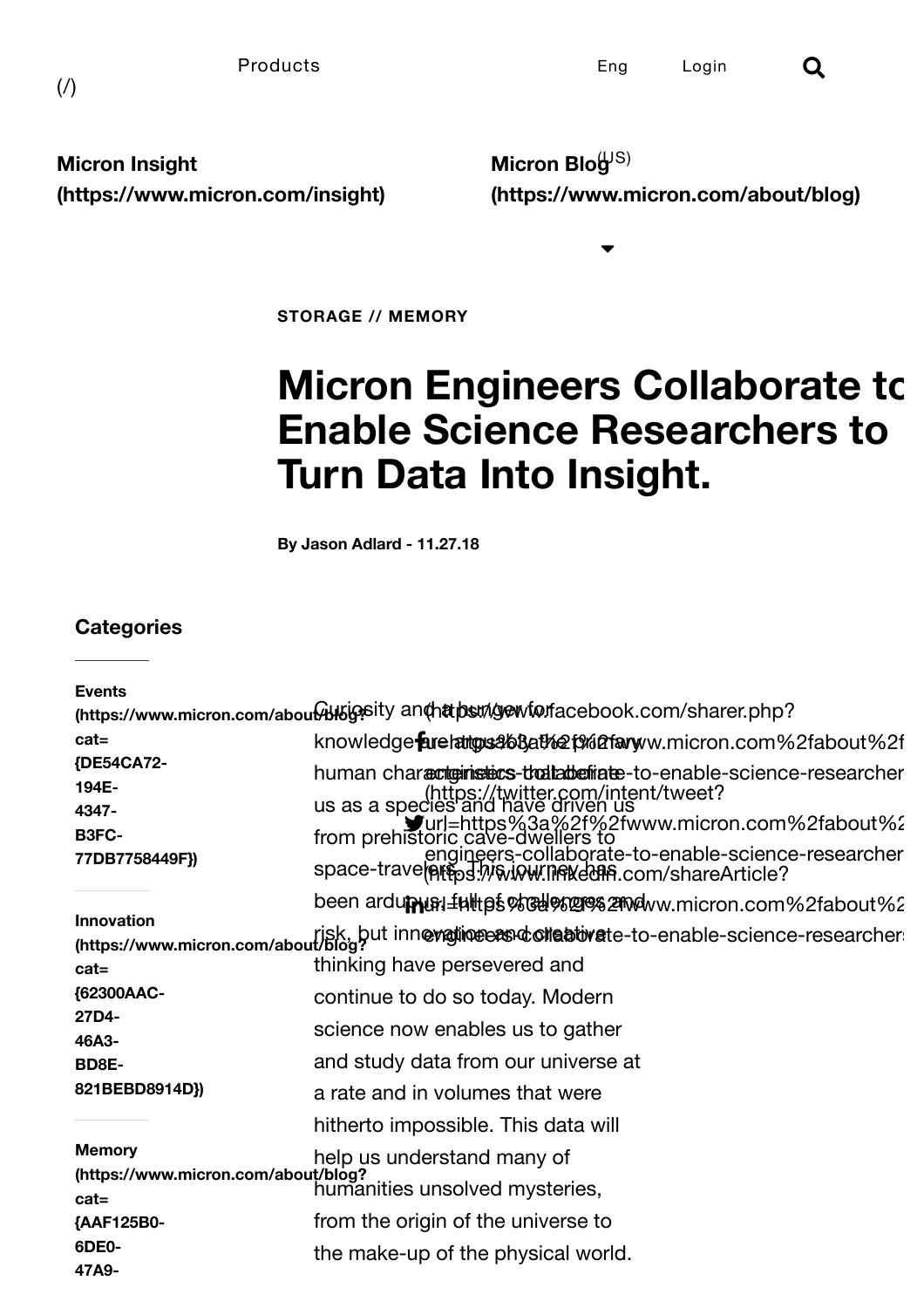#### 8FD4- [8C594B986DBC}\)](https://www.micron.com/about/blog?cat={AAF125B0-6DE0-47A9-8FD4-8C594B986DBC})

## Our **Communities** cat= {5CEFDC49- 879A-4D6C-B7D8- B48E718AD876})

#### Our Company cat= {652B300F-9308- 4F3A-8CBA-F6A700447E65})

#### Storage (https://www.micron.com/about cat= {64C7960F-

922E-4872- AEEC-2F5D3AED0628})

## **Products**

Advanced Computing Solutions fam= {B614082C-C989- 4C9D-A0CE-9C88BE1480AF})

8FD4-<br>But gathering enormous amounts of (https://www.micron.com/about/blitg?another. This is where data is one challenge, being able to work that data and turn it into something of scientific value, is Micron's expertise and workforce of innovative thinkers will enable leaders in research and academia.

(https://www.micron.com/aboutAppe?e Kilometer Array. Two such big science leaders are CERN, the European Organization for Nuclear Research, and SKA, the



## Image courtesy of CERN

[\(https://www.micron.com/about/blog?](https://www.micron.com/about/blog?fam={B614082C-C989-4C9D-A0CE-9C88BE1480AF}) laboratory on the border between CERN is famous for running the world's largest sub-atomic particle accelerator, the Large Hadron Collider (LHC), at its Geneva-based France and Switzerland. Here, counter-rotating beams of subatomic particles are accelerated to speeds close to that of light and are then collided with one another at certain experimentation points. This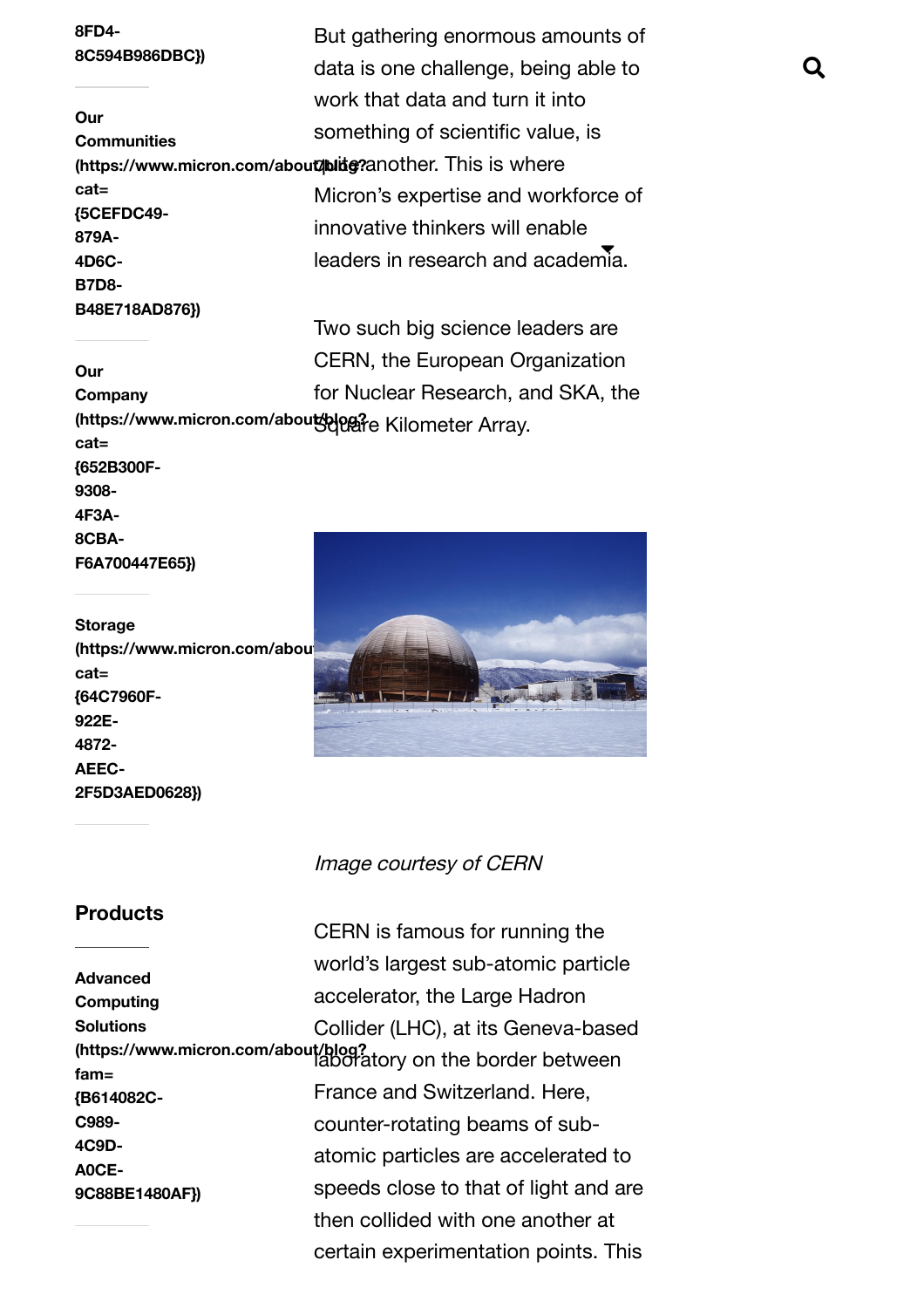process recreates conditions similar Advanced Solutions (https://www.micron.com/about bind?at which we believe all matter fam= {0AEDA48F-B212- 4858- BD11- F78ADB5D8F6D}) DRAM (https://www.micron.com/about/ba6esecond! Today's technology fam= {2DD96F4E-E22E-4DE7- B702- 7E6DD6A2718C}) to those just after the Big Bang, the in the universe was created. It is here that they demonstrated the existence of the Higgs boson particle. Oh and by the way, .<br>together, the LHC experiments ▼ produce around a Petabyte of data restricts them to being able to record only a fraction of this data. Particle collision events are hence filtered by the experiments, keeping only the most "interesting" ones.

#### DRAM

Modules [\(https://www.micron.com/about/blog?](https://www.micron.com/about/blog?fam={7747BB43-4E30-4D06-A117-92C42F90E065}) fam= {7747BB43- 4E30- 4D06- A117- 92C42F90E065})

#### **Graphics**

Memory [\(https://www.micron.com/about/blog?](https://www.micron.com/about/blog?fam={A11ECF20-E40F-4D40-9068-E302F7BD42E2}) fam= {A11ECF20- E40F-4D40- 9068- E302F7BD42E2}) Image courtesy of CERN

**Hybrid Memory Cube** fam= {AED5E5D4- CE1C-44A5- 9F6A-CD5C756C727E})



arrays of telescopes at sites in (https://www.micron.com/about/bbgace (and therefore further in SKA has similar problems. The Square Kilometer Array is a multinational astronomical project, HQ in Manchester UK, tasked with collecting radio signals from deeper time) than ever before attempted, in fact, to the point of the universe's creation! To enable this, they are designing and setting-up vast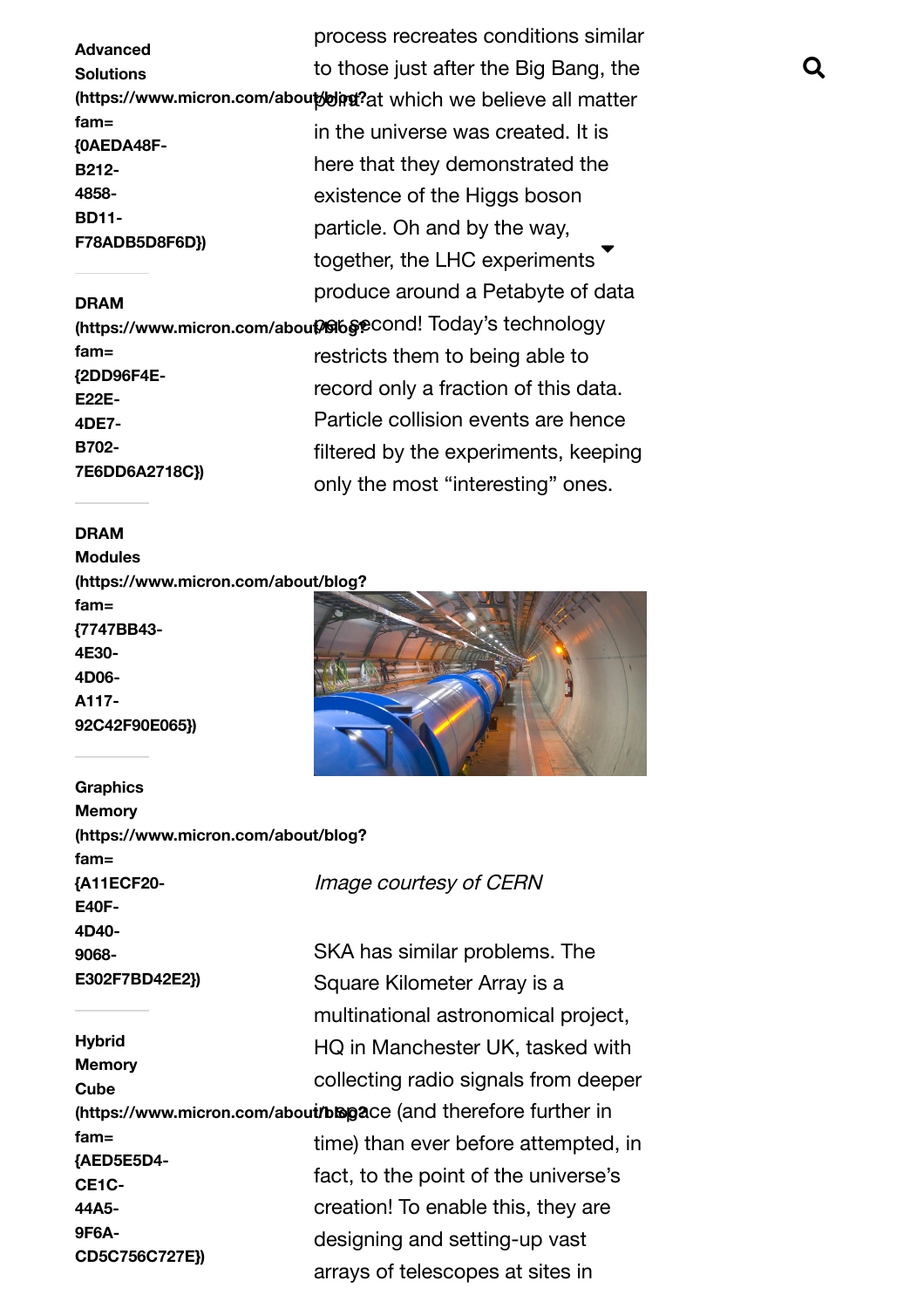| <b>Managed</b>                                 | South Africa and Australia that will                                                     |   |
|------------------------------------------------|------------------------------------------------------------------------------------------|---|
| <b>NAND</b>                                    | be able to collect data from areas of                                                    | Q |
|                                                | (https://www.micron.com/about/blage measuring $1 \text{km}^2$ (~0.4miles <sup>2</sup> ). |   |
| fam=                                           | This is an enormous volume of data!                                                      |   |
| {FF04C268-<br>087D-                            | Their preliminary system targets are                                                     |   |
| 4D33-                                          | to generate 300PB p/a per                                                                |   |
| A126-                                          | telescope, requiring 1TB/s of data                                                       |   |
| D6A5A59CCEBD})                                 |                                                                                          |   |
|                                                | processing, 200PB/s memory                                                               |   |
| <b>Memory</b>                                  | bandwidth, 100PFlop/s data                                                               |   |
| (https://www.micron.com/about)bisesning.       |                                                                                          |   |
| $fam =$                                        |                                                                                          |   |
| {928F593E-<br>AF1D-                            | Both projects are chartered with                                                         |   |
| 42A5-                                          | turning this data into valuable                                                          |   |
| 9685-                                          | scientific knowledge, openly                                                             |   |
| 0250944344EC})                                 |                                                                                          |   |
|                                                | available to all, for the betterment of                                                  |   |
| <b>Memory</b>                                  | humanity.                                                                                |   |
| Cards                                          |                                                                                          |   |
|                                                | (https://www.micron.com/about/ppgMicron is working closely                               |   |
| $fam =$                                        | together with both of them.                                                              |   |
| {BF6BD2ED-<br>123E-                            |                                                                                          |   |
| 4480-                                          |                                                                                          |   |
| BF5F-                                          | At SKA, we already designed high-                                                        |   |
| F840EE4BF42B})                                 | performance memory (and other                                                            |   |
|                                                | Micron components) into an                                                               |   |
| <b>Multichip</b>                               | accelerator board used for signal                                                        |   |
| <b>Packages</b>                                | distribution in prototype telescope                                                      |   |
| $fam =$                                        | (https://www.micron.com/about/blog?<br>designs. The success of this initial              |   |
| {4A68B4E3-                                     | collaboration has helped to                                                              |   |
| 0084-                                          | establish Micron as a key memory &                                                       |   |
| 4463-                                          |                                                                                          |   |
| AD19-                                          | storage technical partner for the                                                        |   |
| F23DAC299377})                                 | overall project including assessing                                                      |   |
|                                                | next-generation HPC solutions                                                            |   |
| <b>NAND</b>                                    | together.                                                                                |   |
| <b>Flash</b>                                   |                                                                                          |   |
| (https://www.micron.com/about/blog?<br>$fam =$ | At CERN, we are very proud to have                                                       |   |
| {71753F25-                                     | recently joined CERN openlab                                                             |   |
| A039-                                          |                                                                                          |   |
| 401B-                                          | research-and-development                                                                 |   |
| 81C3-                                          | platform. CERN openlab is a unique                                                       |   |
| 34429E447FA1})                                 | public-private partnership, through                                                      |   |
|                                                | which CERN collaborates with                                                             |   |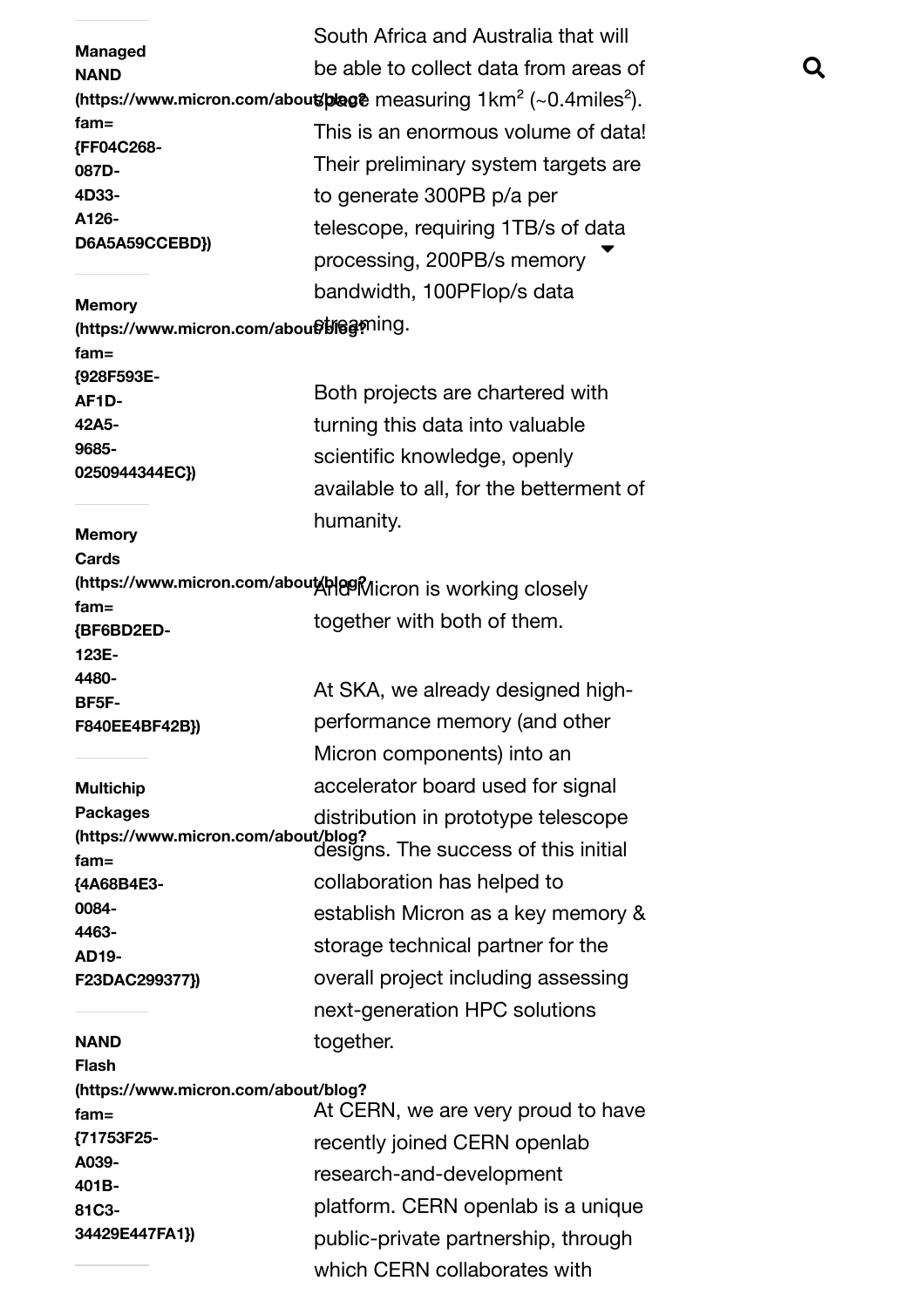leading ICT companies and other NOR Flash (https://www.micron.com/about/hboutelevelopment of cutting-edge fam= {1F8CFBA0- D95C-4EA9- A6C9- 9E3272FD0E39}) Solid **State Drives** [\(https://www.micron.com/about/blog?](https://www.micron.com/about/blog?fam={59B6CC75-486A-4BCA-80F5-B1B8A2086740})

{59B6CC75- 486A-4BCA-80F5- B1B8A2086740})

Storage [\(https://www.micron.com/about/blog?](https://www.micron.com/about/blog?fam={252AE8B5-6305-4E64-8D5F-A1B6108F82A8}) {252AE8B5- 6305- 4E64- 8D5F-A1B6108F82A8})

Storage Platforms fam= {58C09032- 1A03- 42A9- B508- DA1D18CE50ED})

fam= Micron booth. We also hosted research organizations to accelerate technologies that can support their research community's computing and data-processing requirements. We jointly announced this collaboration at SC18 in Dallas, Nov 12-15. This included a press release and a presentation by CERN openlab CTO, Maria Girone, at the CERN staff at our VIP reception, where they met with Micron leadership executives.

fam= project, testing Micron advanced [\(https://www.micron.com/about/blog?](https://www.micron.com/about/blog?fam={58C09032-1A03-42A9-B508-DA1D18CE50ED}) (https://home.cern/news/press-And now the real work begins with the launch of our first collaborative next-generation memory solutions as a way to potentially further machine learning capabilities at the CMS experiment [\(https://home.cern/science/experiments/cms\)](https://home.cern/science/experiments/cms) on the LHC and for the ProtoDUNE detectors [release/experiments/first-particle](https://home.cern/news/press-release/experiments/first-particle-tracks-seen-prototype-international-neutrino)tracks-seen-prototypeinternational-neutrino), prototypes for a major new international neutrino experiment to be built in the U.S [\(http://www.dunescience.org/\).](http://www.dunescience.org/) Memory plays a vital role in accelerating intelligence by processing vast amounts of data, helping researchers gain valuable insights from data generated by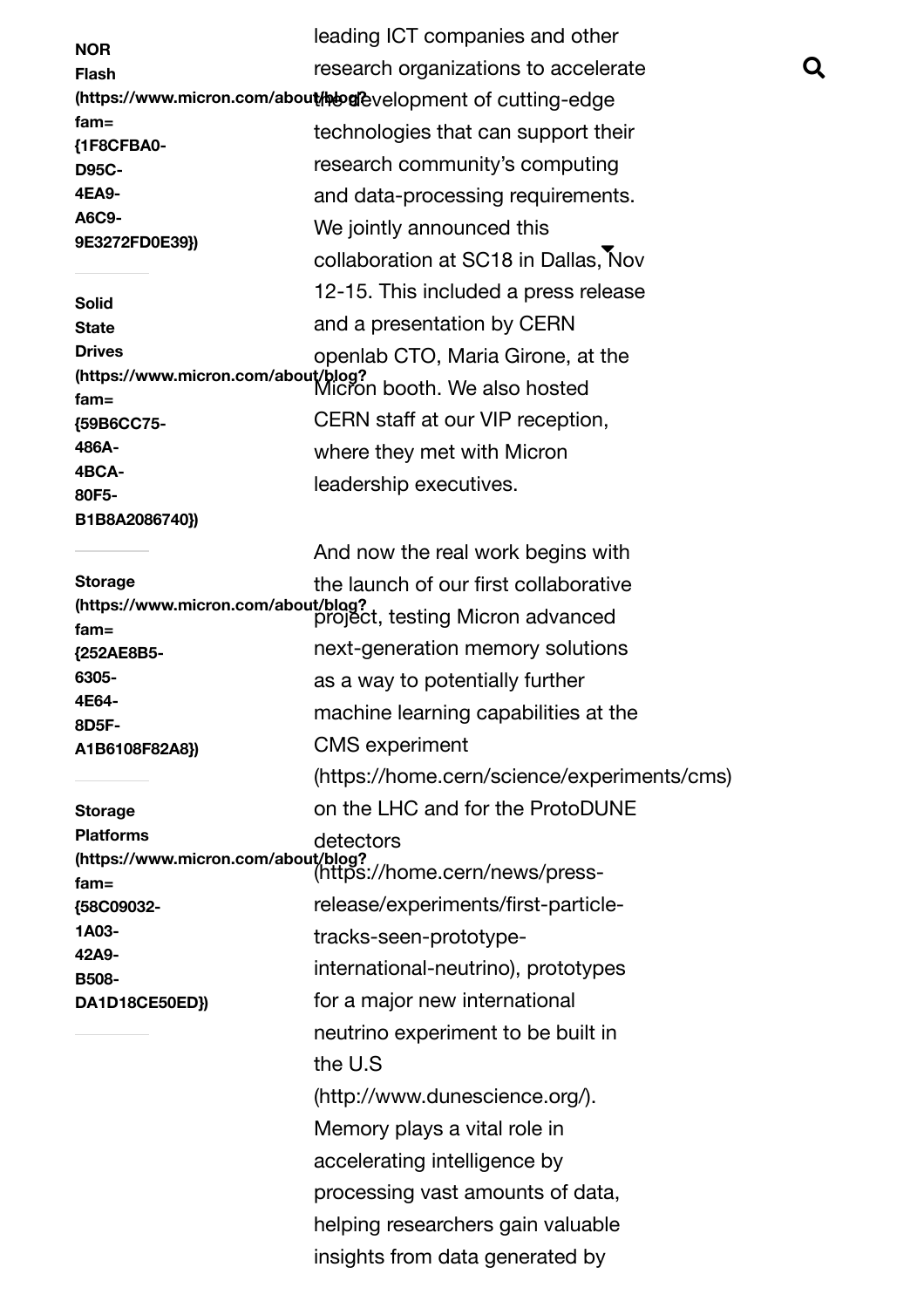these high-energy physics experiments. Micron's memory solutions, that combine neural network capabilities, will be tested in the data-acquisition systems of these experiments. We had a functioning demonstration of this solution, running Machine Learning demonstration in collaboration with FWDNXT, at the SC18 booth.

> Due to the shared data management challenges faced by CERN and SKA, there is already cooperation between the two endeavors

[\(https://cerncourier.com/ska-and](https://cerncourier.com/ska-and-cern-co-operate-on-extreme-computing/)cern-co-operate-on-extremecomputing/). This has led to them jointly hosting a 2-day workshop, at the Alan Turing Institute in London, on 17/18 Sep, focusing on how advancements in AI and Machine Learning technology can assist big science projects. Micron's VP Advanced Computing Solutions, Steve Pawlowski, provided the keynote speech and participated in discussion panels. Steve's talk addressed the need for more nontraditional computing approaches, their architecture and memory requirements and the importance of understanding application needs to improve the performance of such systems.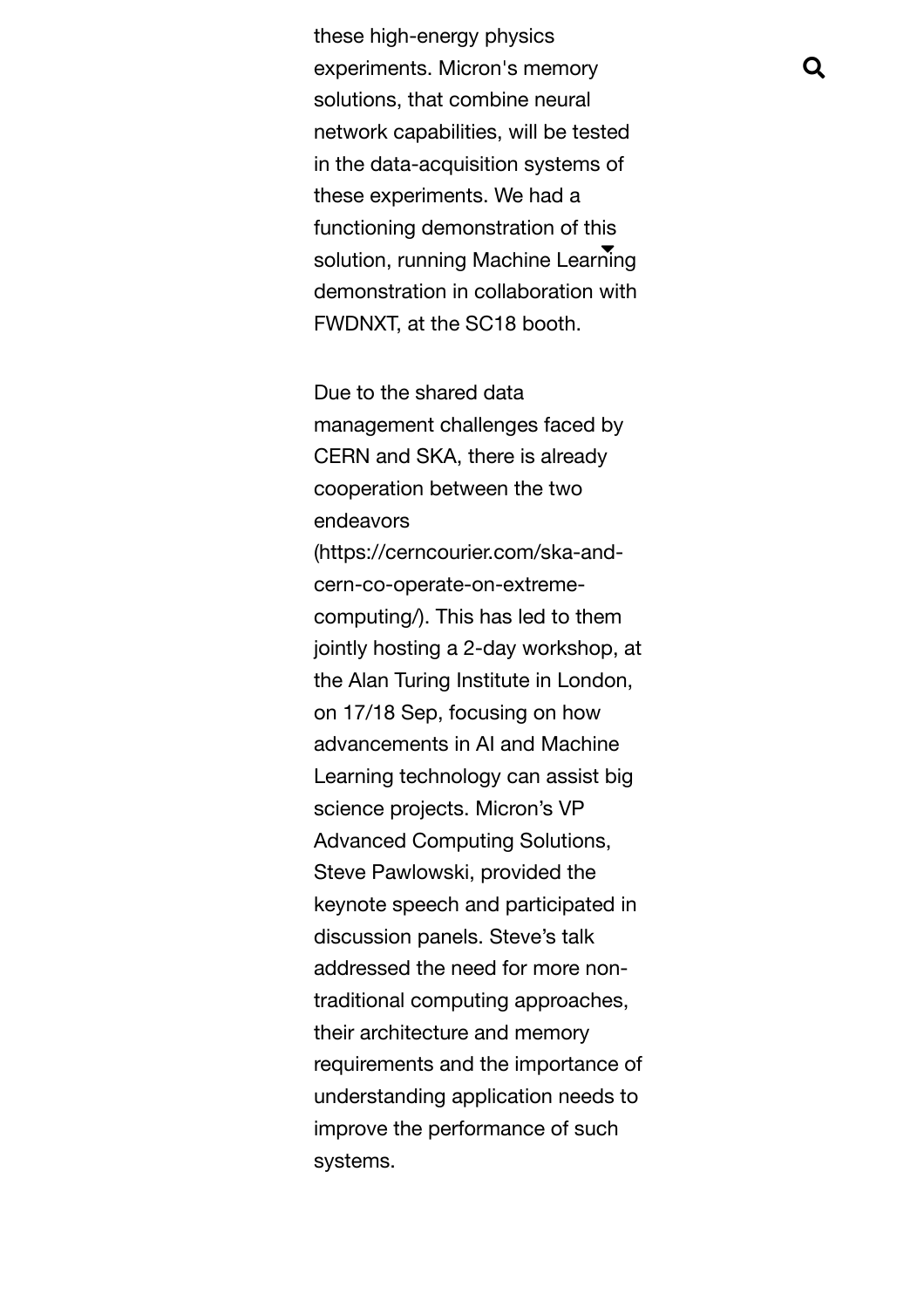As evident, there is a lot of work to do in the collection and determination of good information verses peta bytes of data available. This means a great opportunity for collaboration between the research and data science leaders with t $\mathbf{t}$ e memory and storage solution experts.



Image courtesy of CERN



# Jason Adlard

Jason is Director of **Business** Development and Marketing for Micron's Compute & **Networking** Business Unit in EMEA. He is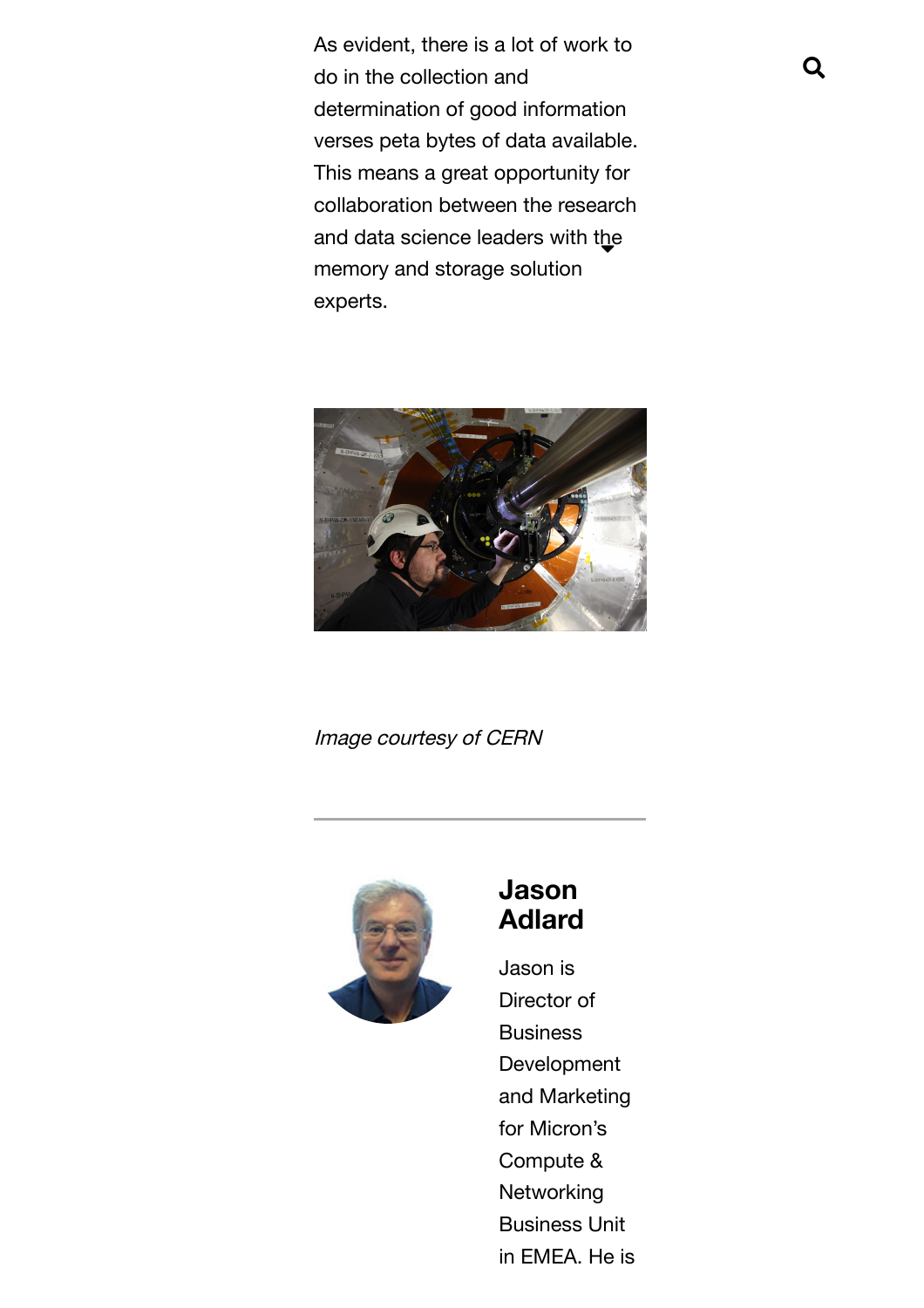12/10/2018 Micron Engineers Collaborate to Enable Science Researchers to Turn Data Into Insight. responsible for the definition and execution of Micron's regional strategy, with a focus on opportunity identification and development within the Cloud, Enterprise & HPC server segments. Jason also represents Micron at European HPC industry consortia, such as ETP4HPC, and in research collaboration projects with European academic institutes. Jason has been with Micron for 8 years and in the Memory business for nearly 20 years, having

Q

previously held various sales

https://www.micron-engineers-collaborate-to-enable-science-researchers-to-turn-data-into-insight 8/10 and marketing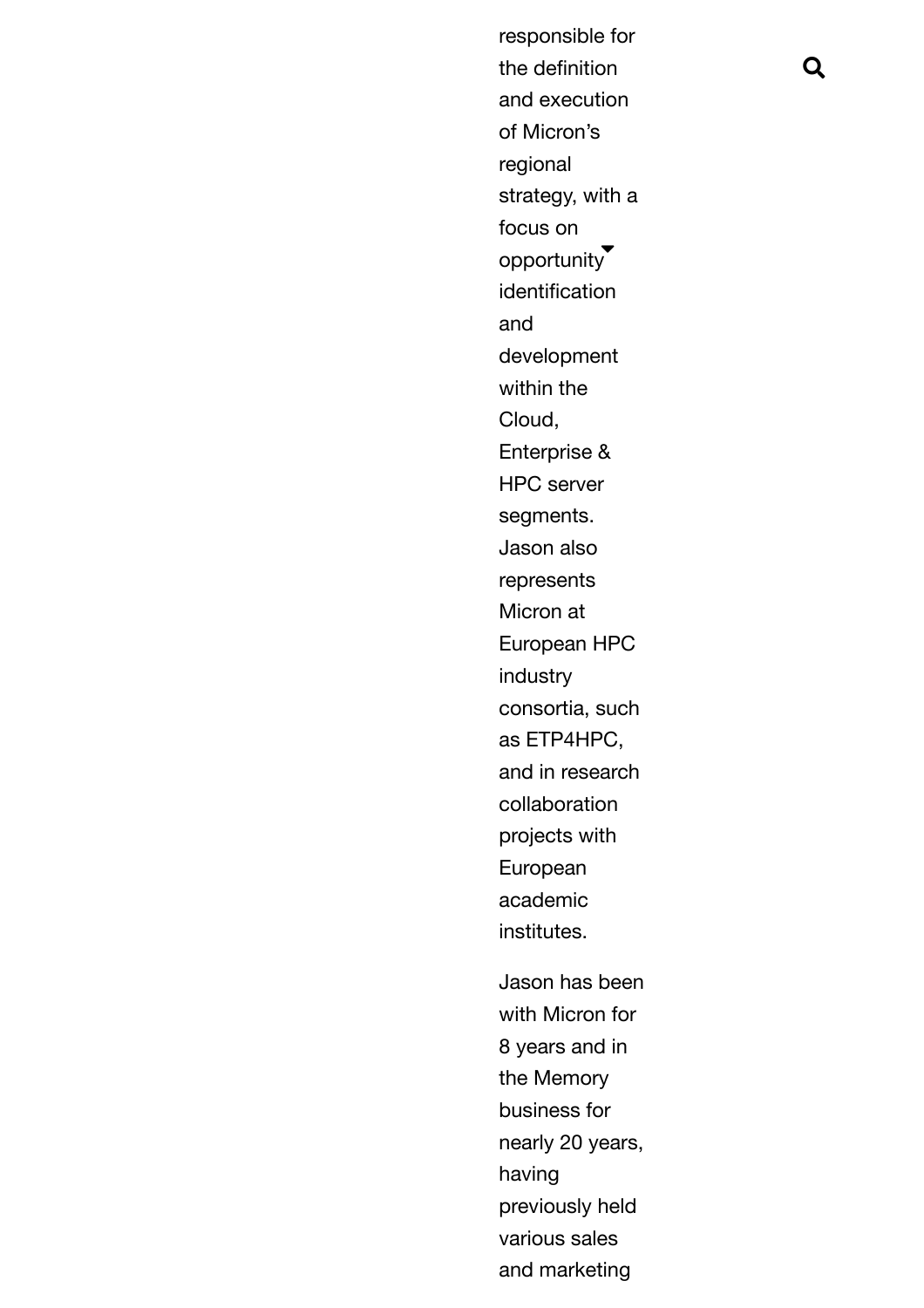12/10/2018 Microsoft Microsoft Collaborate to Enable Science Researchers to Turn Data Into Insight. The Insight Collaborate to Turn Data Into Insight. The Insight Collaborate to Turn Data Into Insight. The Insight Collabor positions at Infineon and Qimonda. His experience within the semiconductor industry dates back to 1995 when he started his career at **National** Semiconductor.

**Products** [\(https://www.micron.com/products\)](https://www.micron.com/products)

Solutions [\(https://www.micron.com/solutions\)](https://www.micron.com/solutions)

Support [\(https://www.micron.com/support\)](https://www.micron.com/support)

Insight [\(https://www.micron.com/insight\)](https://www.micron.com/insight)

About [\(https://www.micron.com/about\)](https://www.micron.com/about)

f

Y.

[\(https://www.facebook.com/MicronTechUSA/\)](https://www.facebook.com/MicronTechUSA/)

[\(https://twitter.com/microntech\)](https://twitter.com/microntech)

in

[\(https://www.linkedin.com/company/3690\)](https://www.linkedin.com/company/3690)

Sales [\(https://www.micron.com/support/sales](https://www.micron.com/support/sales-network)network)

Support [\(https://www.micron.com/support\)](https://www.micron.com/support)

**Contact** [\(https://www.micron.com/forms/contact](https://www.micron.com/forms/contact-us)us)



[\(https://www.crucial.com/\)](https://www.crucial.com/)



[\(https://ballistixgaming.com/\)](https://ballistixgaming.com/)